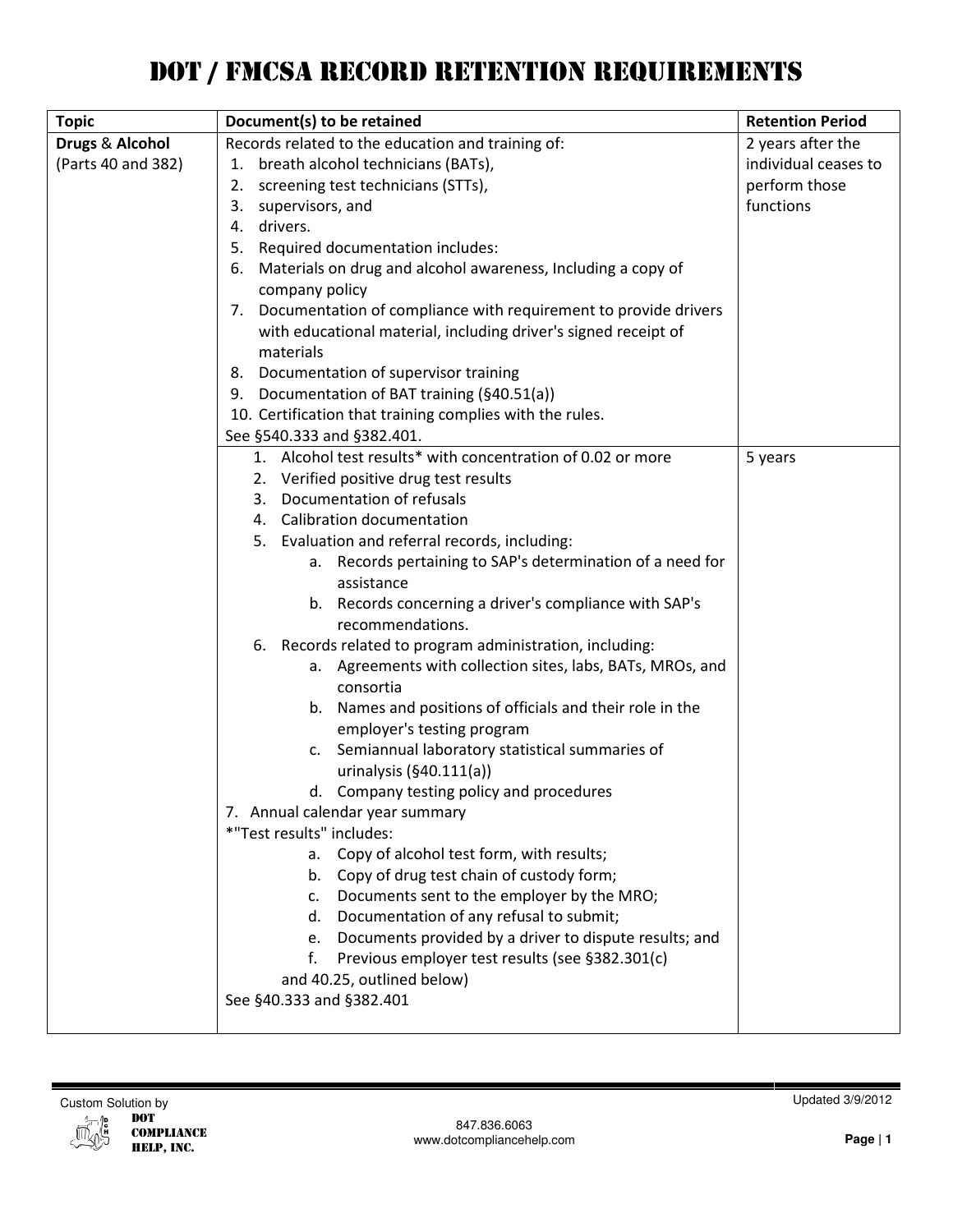| Drugs & Alcohol    | Records related to the collection process (except EBT calibration  | 2 years             |
|--------------------|--------------------------------------------------------------------|---------------------|
| (Parts 40 and 382) | records):                                                          |                     |
| continued          | 1. Collection logbooks (if used);                                  |                     |
|                    | 2. Documents related to the random selection                       |                     |
|                    | process;                                                           |                     |
|                    | 3. Documentation of BAT training;                                  |                     |
|                    | 4. Documentation of reasoning for reasonable                       |                     |
|                    | suspicion testing;                                                 |                     |
|                    | 5. Documentation of reasoning for post-accident                    |                     |
|                    | testing;                                                           |                     |
|                    | Documents verifying a medical explanation for the<br>6.            |                     |
|                    | inability to provide adequate breath or urine for                  |                     |
|                    | testing; and                                                       |                     |
|                    | 7. Consolidated annual calendar year summaries.                    |                     |
|                    | See §40.333 and §382.401.                                          |                     |
|                    | 1. Negative and cancelled drug test results*                       | 1 year              |
|                    | 2. Alcohol test results with concentration less than 0.02          |                     |
|                    | *Test results" includes:                                           |                     |
|                    | a. Copy of alcohol test form, with results;                        |                     |
|                    | b. Copy of drug test chain of custody form;                        |                     |
|                    | c. Documents sent to the employer by the MRO;                      |                     |
|                    | d. Documentation of any refusal to submit;                         |                     |
|                    | e. Documents provided by a driver to dispute results; and          |                     |
|                    | Previous employer test results (see §§382.301(c)<br>f.             |                     |
|                    | and 40.25, below)                                                  |                     |
|                    | See §40.333 and §382.401.                                          |                     |
|                    | For employers using the exception to pre-employment testing in     | 5 years for any     |
|                    | §382.30l(b):                                                       | positive results, 1 |
|                    | 1. Names and addresses of the testing programs in                  | year for negative   |
|                    | which the prospective employee participated;                       | results             |
|                    | 2. Verification that the driver participates or participated       |                     |
|                    | in the program(s);                                                 |                     |
|                    | 3. Verification that the program(s) conforms to Part 40;           |                     |
|                    | Verification that the driver is qualified under the rules<br>4.    |                     |
|                    | of Part 40, including that the driver has not refused to           |                     |
|                    | be tested for controlled substances;                               |                     |
|                    | 5. The date the driver was last tested for controlled              |                     |
|                    | substances; and                                                    |                     |
|                    | The results of any tests taken within the previous six<br>6.       |                     |
|                    | months and any other violations of Subpart B.                      |                     |
|                    | Note: An employer who uses but does not employ a driver more than  |                     |
|                    | once per year to operate CMVs must obtain the above information at |                     |
|                    | least once every six months.                                       |                     |
|                    | See §382.301(c).                                                   |                     |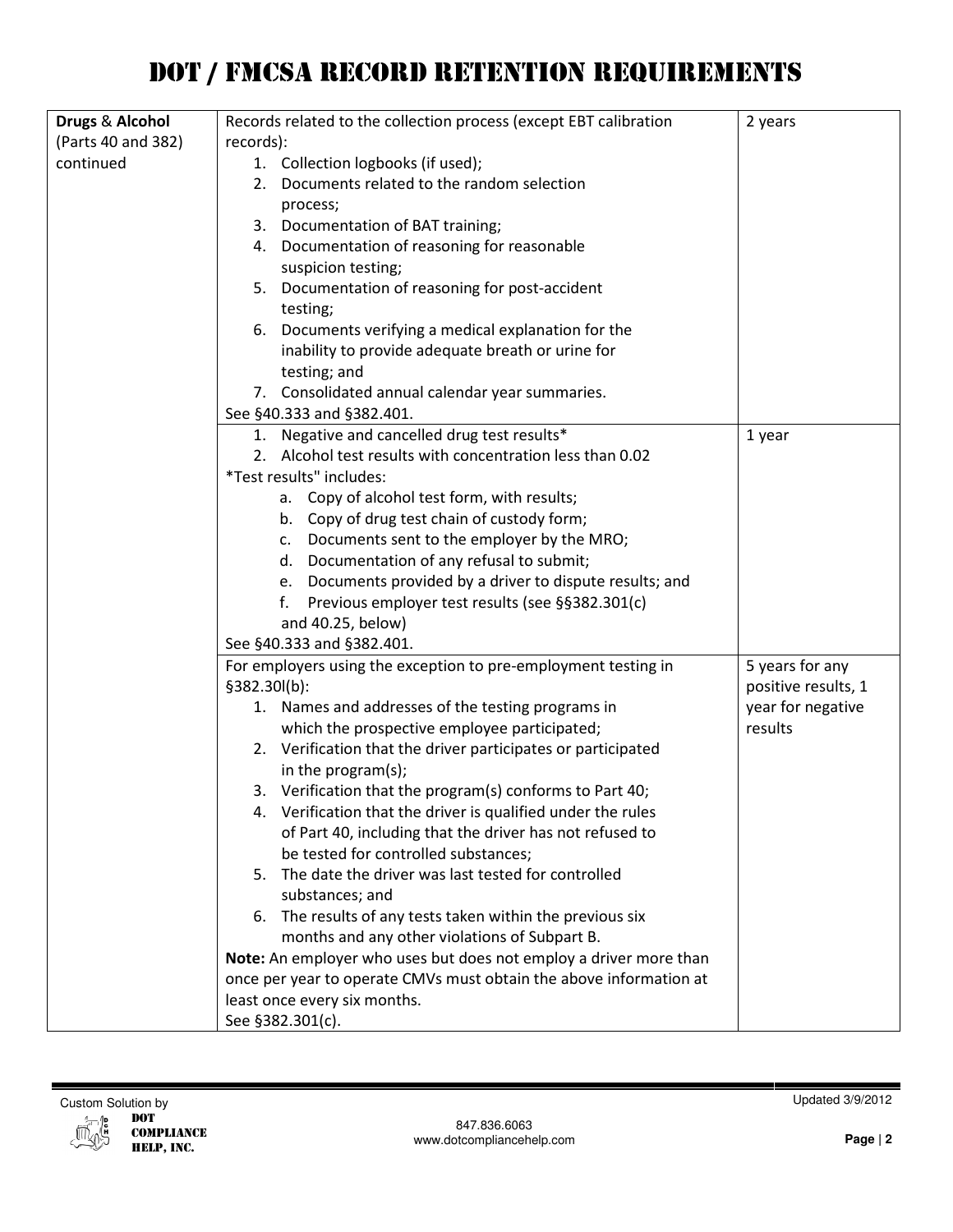| <b>Driver Training</b>      | Entry-level driver training certificate (§380.509).                                                                        | Employment + 1 year  |
|-----------------------------|----------------------------------------------------------------------------------------------------------------------------|----------------------|
| (Part 380)                  | Longer Combination Vehicle (LCV) Driver-Training Certificate (§380.401)                                                    | Unspecified          |
|                             | or Certificate of Grandfathering (§380.111).                                                                               |                      |
|                             | LCV driver-instructor qualification file, including:                                                                       | For as long as the   |
|                             | 1. Evidence that the instructor has met the requirements                                                                   | company employs      |
|                             | of §380.301 or 380.303; and                                                                                                | or uses the          |
|                             | 2. A copy of the individual's currently valid CDL with the                                                                 | instructor           |
|                             | appropriate endorsements. (§391.55)                                                                                        |                      |
| <b>CDLS</b>                 | Notification for conviction for driver violations. Must include the                                                        | 3 years              |
| (Part 383)                  | information listed in §383.31(c).                                                                                          |                      |
|                             | Note: Notifications of CDL suspensions (§383.33) have no recordkeeping                                                     |                      |
|                             | requirements.                                                                                                              |                      |
|                             | See §383.31 and the interpretations to §391.27.                                                                            |                      |
| <b>Financial</b>            | 1. Form MCS-90 or MCS-82, or an FMCSA document                                                                             | Continuously         |
| <b>Responsibility</b>       | authorizing self-insurance, for motor carriers.                                                                            |                      |
| (Part 387)                  | 2. Form MCS-90B or MCS-82B for passenger carriers.                                                                         |                      |
|                             | See §387.7(d) and §387.31(d).                                                                                              |                      |
| <b>Accidents</b>            | 1. Accident registers.                                                                                                     | 3 years (or one year |
| (Part 390)                  | Copies of accident reports required by states,<br>2.                                                                       | for accidents        |
|                             | other governmental entities, or insurers.                                                                                  | occurring on or      |
|                             | See §390.15(b).                                                                                                            | before 4/29/03)      |
| <b>Driver Qualification</b> | 1. Application for employment (§391.21),                                                                                   | Employment $+3$      |
| (Part 391)                  | 2. Motor vehicle record from states (§391.23) (must be obtained                                                            | years                |
|                             | within 30 days of employment),                                                                                             |                      |
|                             | 3. Road test form and certificate (§391.31(g)), or license or                                                              |                      |
|                             | certificate accepted in lieu of road test (§391.33),<br>Medical exam certificate (original or a copy)* (§391.43(g)),<br>4. |                      |
|                             | Any letter granting a waiver of a physical disqualification*,<br>5.                                                        |                      |
|                             | 6. Annual review of driving record* (§391.25),                                                                             |                      |
|                             | 7. List of violations* (§391.27),                                                                                          |                      |
|                             | Any other matter relating to a driver's qualifications or ability to<br>8.                                                 |                      |
|                             | drive a motor vehicle safely,                                                                                              |                      |
|                             | 9. Previous-employer inquiries for drivers hired before October 30,                                                        |                      |
|                             | 2004 (§391.23), and                                                                                                        |                      |
|                             | 10. Certificate of training, for drivers transporting highway route                                                        |                      |
|                             | controlled Class 7 (radioactive) materials (§397.101(e)).                                                                  |                      |
|                             | Safety performance history of driver/applicants (i.e., previous employer                                                   | Employment $+3$      |
|                             | information), including name and address, date of contact (or attempts                                                     | years                |
|                             | made), and information received about a driver/applicant (§391.23)                                                         |                      |
|                             | (must be placed into file within 30 days of hire).                                                                         |                      |
|                             | A copy of the driver's written authorization for the motor carrier to seek                                                 |                      |
|                             | information about a driver's alcohol and controlled substances history                                                     |                      |
|                             | as required under §391.23 (d).                                                                                             |                      |
|                             |                                                                                                                            |                      |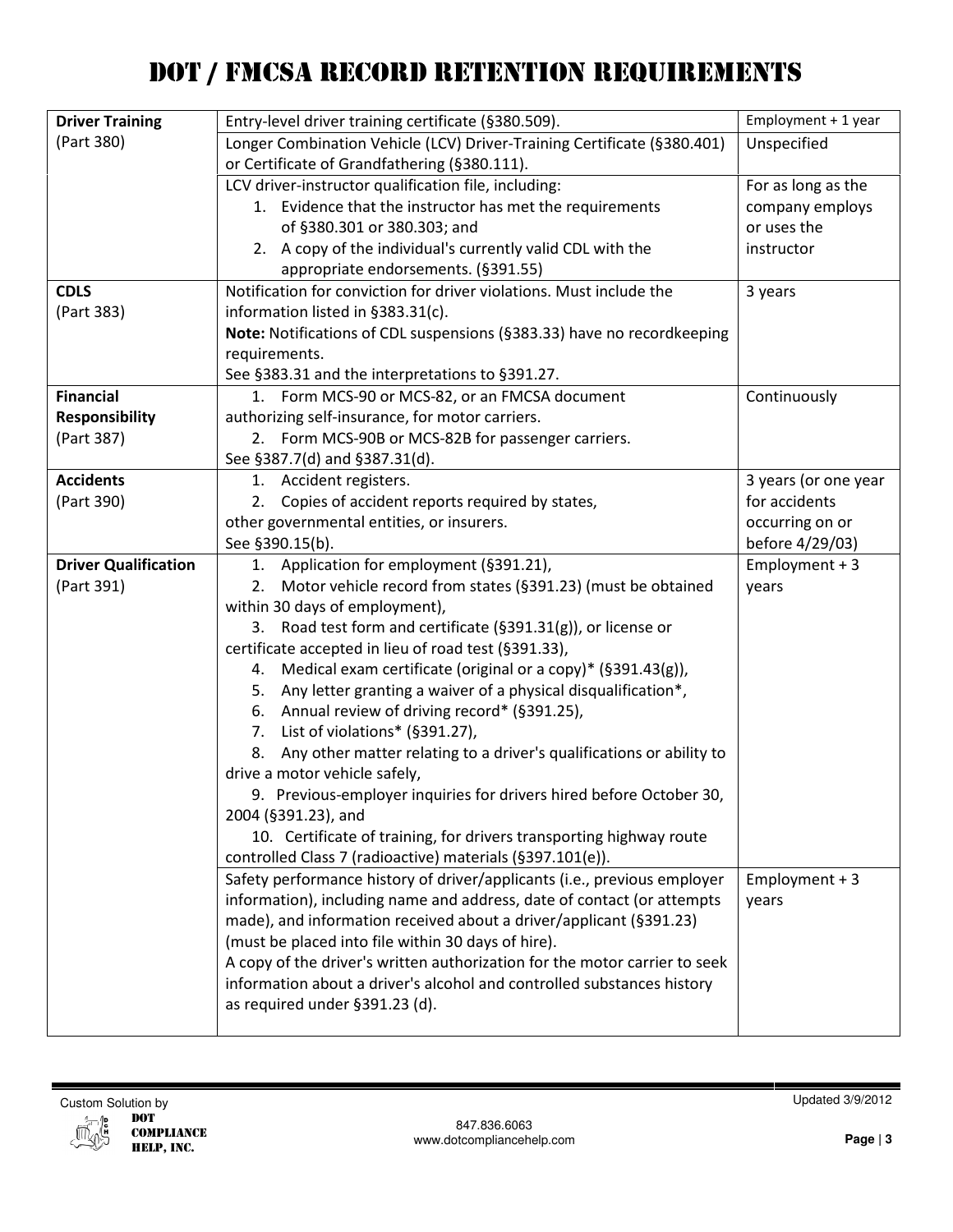| <b>Driver Qualification</b>  | Corrections or rebuttals received from former or current drivers           | Employment $+3$ |
|------------------------------|----------------------------------------------------------------------------|-----------------|
| (Part 391)                   | concerning their safety performance histories (§391.23(j)) (should be      | years           |
| continued                    | placed in appropriate file where corrected or rebutted information is      |                 |
|                              | stored).                                                                   |                 |
|                              | NOTE: Drug/alcohol inquiries sent to a driver's former                     |                 |
|                              | employer(s) in compliance with §391.23 are deemed to                       |                 |
|                              | be in compliance with the inquiries required under §40.25(b).              |                 |
|                              | A record of each inquiry received from other employers concerning a        | 1 year          |
|                              | driver's safety performance history, and the response, including the       |                 |
|                              | date, the party to whom it was released, and a summary identifying         |                 |
|                              | what was provided                                                          |                 |
|                              | \$391.23(g)(4)                                                             |                 |
| <b>Multiple-Employer</b>     | Keep the following records for a multiple-employer driver:                 | Employment $+3$ |
| <b>Drivers</b>               | 1. Medical exam certificate, original or a copy (§391.43(g)),              | years           |
| (Part 391)                   | 2. Road test form and certificate (§391.31(g)), or license or              |                 |
|                              | certificate accepted in lieu of road test (§391.33),                       |                 |
|                              | 3. Driver's name and social security number, and                           |                 |
|                              | Identification number, type, and issuing state of motor vehicle<br>4.      |                 |
|                              | operator's license.                                                        |                 |
|                              | See §391.63.                                                               |                 |
| <b>Drivers from other</b>    | For drivers furnished by other motor carriers, keep the signed certificate | 3 years         |
| employers                    | required in §391.65(a)(2).                                                 |                 |
| (Part 391)                   | See §391.65.                                                               |                 |
| <b>Medical Qualification</b> | Driver must carry the original or a copy of the medical examiner's         | Continuously    |
| (Part 391)                   | certificate.                                                               |                 |
|                              | Note: The medical "long form" is not required. The long form is            |                 |
|                              | supposed to stay in the medical examiner's files (see the last paragraph   |                 |
|                              | of "Instructions for performing and Recording Physical Examinations" in    |                 |
|                              | §391.43).                                                                  |                 |
|                              | See §391.41(a).                                                            |                 |
| <b>Hours of Service</b>      | For all 100-air-mile-radius drivers, "accurate and true time records"      | 6 months        |
| (Part 395)                   | showing:                                                                   |                 |
|                              | 1. The time the driver reports for duty each day,                          |                 |
|                              | The time the driver is released from duty each day,<br>2.                  |                 |
|                              | Total number of hours on duty each day, and<br>3.                          |                 |
|                              | 4. Total time on duty for the preceding 7 days for drivers used for        |                 |
|                              | the first time or intermittently.                                          |                 |
|                              | See §395.1(e)(5).                                                          |                 |
|                              | For drivers used intermittently, a signed statement giving:                | 6 months        |
|                              | 1. The total time on duty during the immediately preceding 7 days,         |                 |
|                              | and                                                                        |                 |
|                              | 2. The time at which the driver was last relieved from duty.               |                 |
|                              | See §395.8 (j)(2)                                                          |                 |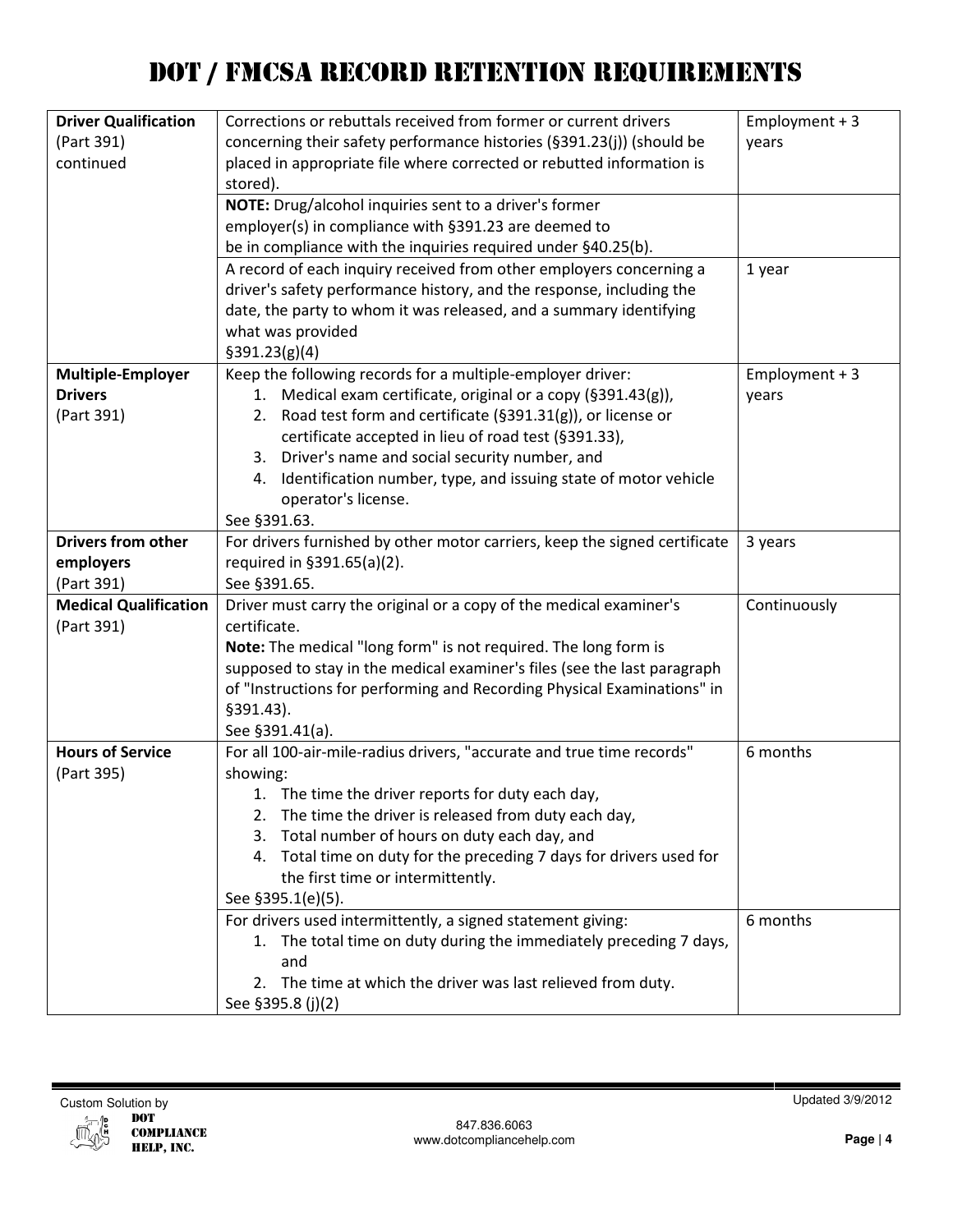| <b>Hours of Service</b> | Records of duty status (driver logs) and all supporting documents.          | 6 months from date  |
|-------------------------|-----------------------------------------------------------------------------|---------------------|
| (Part 395)              | "Supporting documents" are listed in Question 10 in the interpretations     | of receipt          |
| continued               | to Sec. 395.8. Logs must be submitted within 13 days of completion          |                     |
|                         | (§395.8)                                                                    |                     |
|                         | See §395.8(k)(1).                                                           |                     |
|                         | A copy of each log for the previous 7 consecutive days (whether hand-       | 7 days              |
|                         | written or electronic)                                                      |                     |
|                         | See §395.8(k)(2) and §395.15(b)(4).                                         |                     |
|                         | For companies using on-board recording devices that use location codes      | Unspecified         |
|                         | instead of city/state information, a list of the location codes showing all |                     |
|                         | possible location identifiers.                                              |                     |
|                         | See §395.15(d)(2).                                                          |                     |
|                         | For drivers using on-board recording devices:                               | Unspecified         |
|                         | 1. An instruction sheet describing in detail how data                       |                     |
|                         | may be stored and retrieved from the automatic                              |                     |
|                         | on board recording system; and                                              |                     |
|                         | 2. A supply of blank driver's records of duty status                        |                     |
|                         | graph grids sufficient to record the driver's duty                          |                     |
|                         | status and other related information for the                                |                     |
|                         | duration of the current trip.                                               |                     |
|                         | See §395.15(g).                                                             |                     |
|                         | For companies using on-board recording devices, "a certificate obtained     | Unspecified         |
|                         | from the manufacturer certifying that the design of the automatic on        |                     |
|                         | board recorder has been sufficiently tested to meet the requirements of     |                     |
|                         | this section and under the conditions it will be used."                     |                     |
|                         | See §395.15(i)(1).                                                          |                     |
|                         | For companies using on-board recording devices, a second (back-up)          | 6 months            |
|                         | copy of the electronic hours-of-service files, by month.                    |                     |
|                         | See §395.15(i)(10).                                                         |                     |
| Inspections/            | For any motor vehicle controlled for 30 days or more:                       | 1 year and for 6    |
| <b>Maintenance</b>      | An identification of the vehicle including co.<br>1.                        | months after the    |
| (Part 396)              | number (if so marked), make, serial number,                                 | vehicle leaves your |
|                         | year, and tire size, and vehicle owner's name if                            | control             |
|                         | the motor carrier does not own the vehicle;                                 |                     |
|                         | A means to indicate the nature and due date of<br>2.                        |                     |
|                         | the various inspection and maintenance operations                           |                     |
|                         | to be performed;                                                            |                     |
|                         | 3.<br>A record of inspection, repairs and maintenance                       |                     |
|                         | indicating their date and nature; and                                       |                     |
|                         | 4. A record of tests conducted on pushout windows,                          |                     |
|                         | emergency doors, and emergency door marking                                 |                     |
|                         | lights on buses.                                                            |                     |
|                         | See §396.3(b).                                                              |                     |